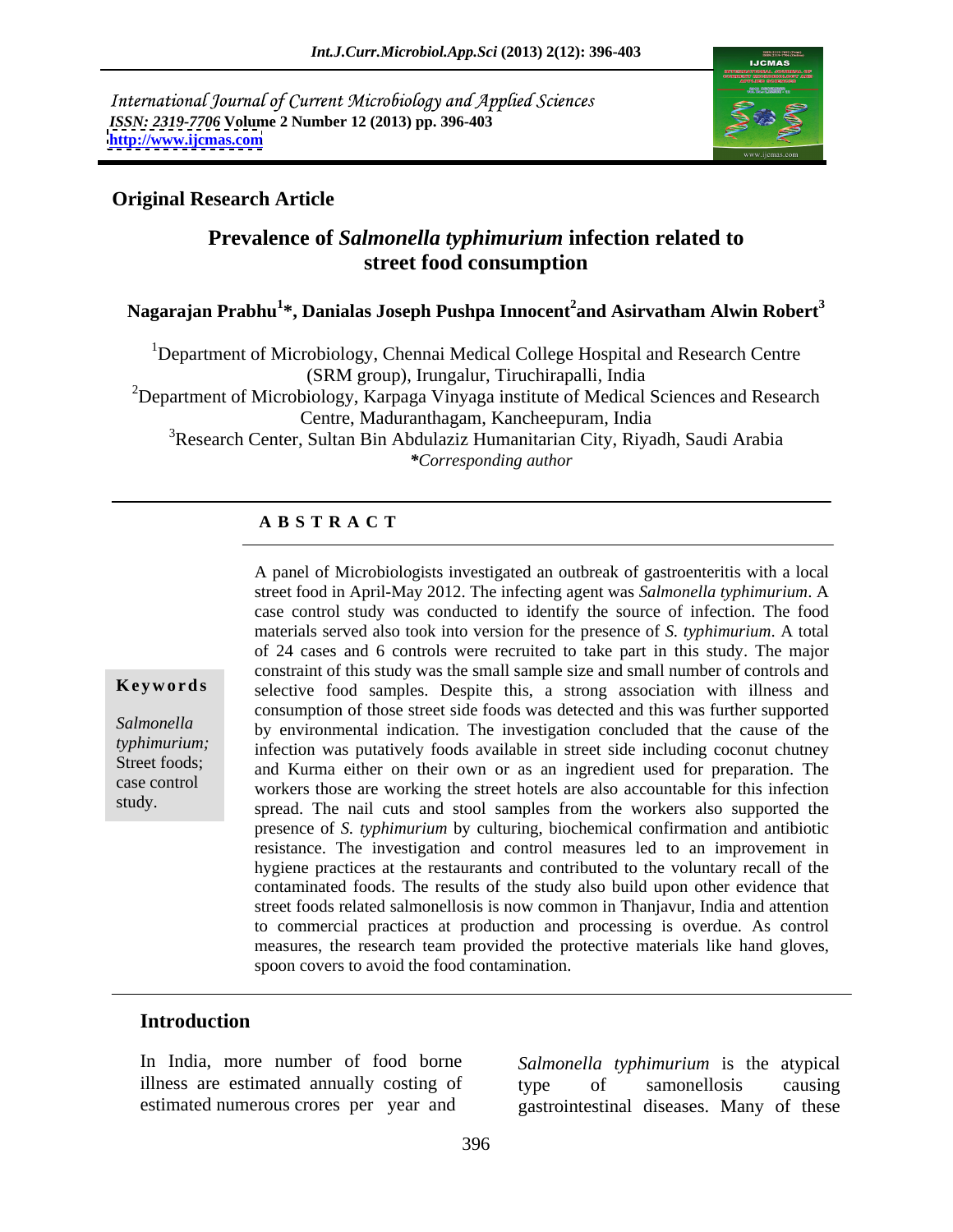infections are preventable by appropriate genotyping methods have been used for interventions and surveillance help to this purpose including plasmid profiling, recognize the control actions (Hall *et al*., ribotyping, amplified fragment length 2005; CDC, 2009). The much involvement polymorphism (AFLP) and pulse field gel of Health departments under ministry of electrophoresis (Best *et al*., 2007; Vicki *et*  health need more interventional research *al.,* 2009). A recent developed DNA and surveillance for food borne diseases fingerprinting technique, multiple locus and disease potentially transmitted by food variable number tandem repeat analysis to monitor trends in illness, detect (MLVA) has become very useful for this outbreaks, inform preventive measures and purpose. The polymerase chain reaction evaluation of the efficacy of interventional (PCR) based technique have good efforts. These observations are not discriminatory power between the strains satisfactory in India compared to other of *S. typhimurium*. This strain variations countries. and characterization is based on the

More food borne diseases manifest as mild various loci in the salmonella genome, due self limiting gastroenteritis, with only 25% to varying numbers of short sequenced of affected people seeking medical attention (Majowicz *et al.,* 2005; Hall *et al.,* 2006). Consequently surveillance data collected by health departments Salmonella transmission to food underestimate the true burden of the processing plants and food production diseases. *Salmonella typhimurium* equipment is a serious public health issue. infection commonly results in symptoms *Salmonella* can enter the food chain at any such as abdominal pain, diarrhoea, fever, point; crop, farm, livestock feed, food nausea and vomiting. The bacteria manufacturing, processing and retailing transmitted via ingestion, usually of food (Wong *et al*., 2002). A number of workers contaminated by the feces of an infected person or animal. The incubation period of processing and contamination is possible *Salmonella* can range between 6 to 72 when Salmonella or any other pathogen is hours, but is more commonly between 12 present on the equipment or the workers to 36 hours. There have also been hands or clothings (Steffi *et al.,* 2012). instances of longer incubation period of up Contamination most often occurs during to 16 days (Heymann, 2008; Amalie *et al.,*

Most of studies depicted that the isolates situations to identify additional cases and for source tracking. A variety of differences in amplified DNA fragments at DNA tandem repeats (VNTR) at these sites (Vicki *et al.,* 2009).

2009). bleeding, skinning, evisceration and pre of *S. typhimurium* harboring various infections. Raw fruits and vegetables resistance genes with broad spectrum drug contaminated during slicing have been resistance including resistance of implicated in several food borne fluoroquinolones through chromosomal outbreaks, as have foods contaminated by mutation as a major cause of concern food handlers who did not adhere to (Threlfall, 2005; Pillai and Prakash, 1993). proper hygienic standards and practice Further rapid differentiation of salmonella proper hand washing techniques (Albreiki isolates is often required in outbreak *et al*., 2004; Jegadeeshkumar *et al*., 2010; *Salmonella* transmission to food handle animals during slaughter and explicit slaughter changes including processing carcass handling. These factors contribute toward outbreaks of salmonella implicated in several food borne Steffi *et al*., 2012).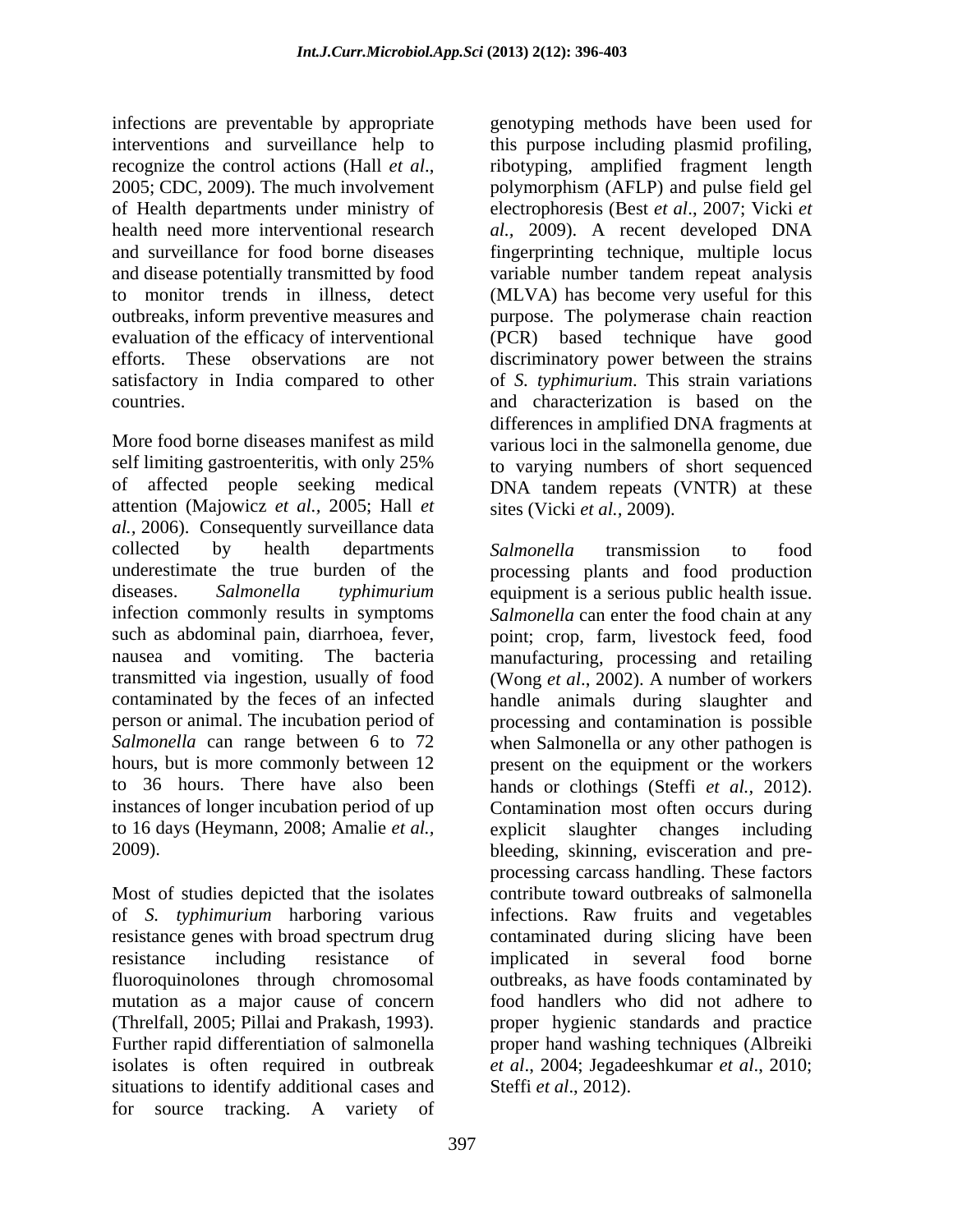In this study area there is no previous out- Controls were selected via convenience break observed related to *Salmonella* sampling resulted in the recruitment of 6 infection among the hotel workers. In controls. Data were analyzed using odds India, the working time for hotel workers rations and stratification to remove the is not determined properly due to the less salary packages, the hotel workers may continue the work even they have stratification were performed using Stata symptoms of *Salmonella* infection. 9. According to the *Salmonella* carriers status this is the first work in this area on to **Environmental examination** check the prone infections status (carter) among the hotel workers. The prone General hygiene practices, food storage, persons could be responsible for infection preparation procedures and refrigerator spreading. condition were examined. Samples of

### **Epidemiological examination**

the subjects included in this study were<br>conducted to allow the generation of was processed immediately without conducted to allow the generation of was p<br>hypothosis, and to guide further storage. hypothesis and to guide further storage. investigations. All the subjects included were interviewed using the standard questionnaire investigating exposures in the 7 days prior to onset of illness (Amalie *et al*., 2009). This led to the hypothesis that the outbreak was linked to a local road restaurant, affecting those who attended for breakfast and dinner. To test this hypothesis, a case control study was side open restaurants in Ihanjavur in small<br>developed based upon the restaurant's wide mouthed sterile containers from the developed based upon the restaurant's

Before the study started, case was defined<br>as "any person who ate at the restaurants as "any person who ate at the restaurants preventing the entry of contaminants. The during April 2012 and developed collected samples are processed as soon as symptoms of gastroenteritis defines as two or more gastrointestinal symptoms", later sterile containers should have appropriate it was revised as "any person who ate label with name, date of collection and age breakfast and dinner during the period of  $27<sup>th</sup>$  April and 17 may 2012 and who developed symptoms of gastroenteritis after exposure". Probable cases were those met this definition and confirmed cases and number of 22 finger swabs and nail<br>were those who met the definition and had cuts were collected and assessed were those who met the definition and had a fecal culture positive to Salmonella.

effects of confounding between some menu items. Case control analysis and 9.

### **Environmental examination**

**Materials and Methods Example 20** kurma, coconut milk and idly were taken Initial interviews with cases and control of were transferred to Microbiology sambar, coconut chutney, onion chutney, from the restaurant and street side hotels for microbiological testing. The samples were transferred to Microbiology laboratory under aseptic procedures and it was processed immediately without storage.

### **Laboratory examination**

### **Sample Collection**

breakfast and dinner menu. hotel workers and the possibility was 16 The study setting was various hotels and road side restaurants in Thanjavur district Tamilnadu, India. Samples were collected from total of 2 hotels and 8 road side open restaurants in Thanjavur in small wide mouthed sterile containers from the only. Before collection of the sample the surface was sterilized by distilled water for possible. Labeling plays a vital role, so the (Steffi *et al.,* 2012).

### **Processing of finger swab and nail cuts**

A total number of 22 finger swabs and nail cuts were collected and assessed bacteriologically. Sterile cotton swabs was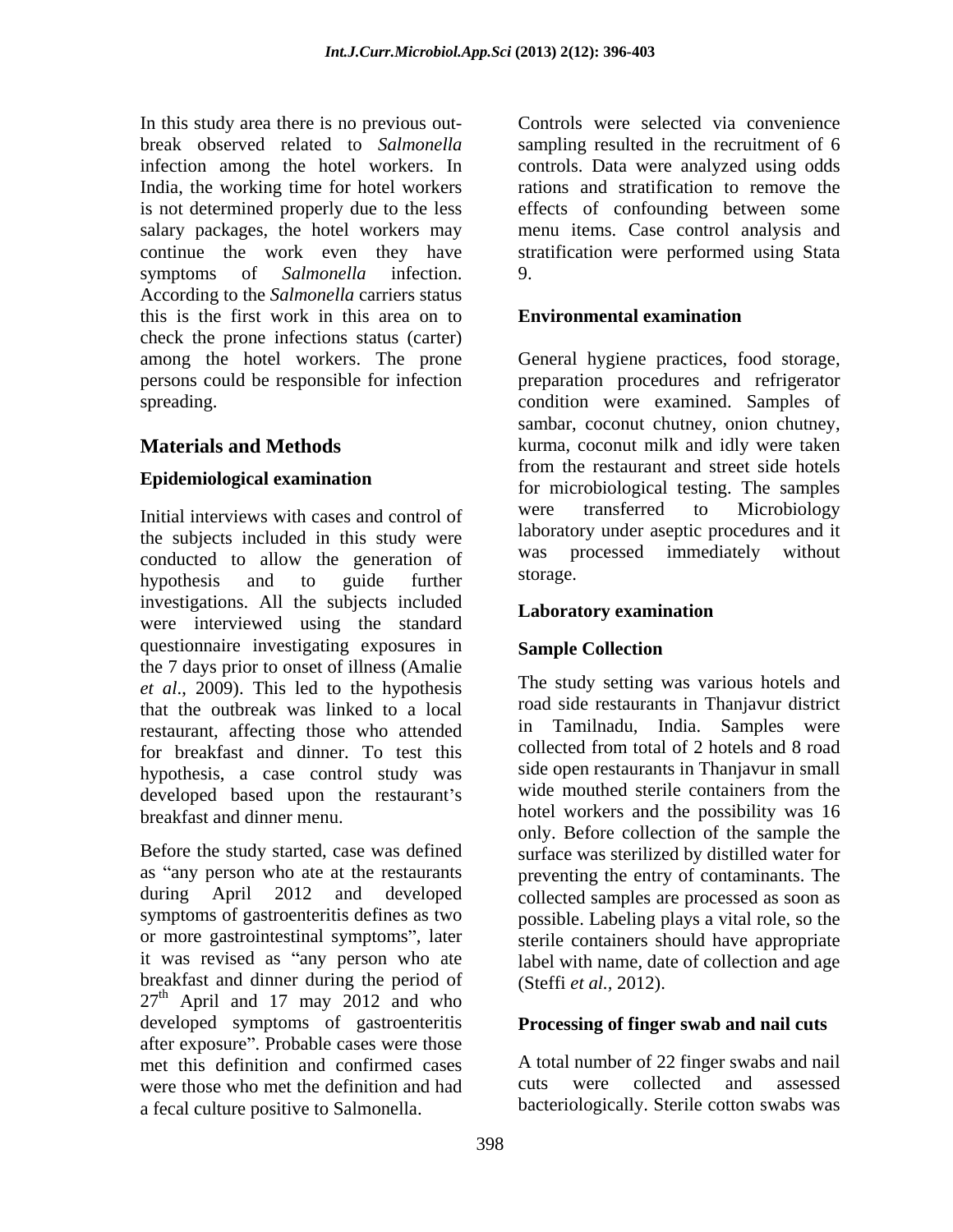prepared and dipped in saline and analyzed to adjust for possible dispensed into screw cap tubes. Using the swab finger scrapings and nail cuts were media like DCA, Hektoen enteric agar and MacConkey agar and kept it for incubation

Total of 24 cases were indentified after consuming food at the restaurants. Among them, 22 subsequently agreed to Onion chutney (OR 2.22) had elevated participate in the case control study. The age of cases ranged from 7 to 55 years, with that 9 (41%) of those affected being female. Cases ate breakfast and dinner at the street side hotels and restaurants between  $27<sup>th</sup>$  April and 17 may 2012. The common symptoms found are diarrhea (100%), fever (72.7%), nausea (72.7%) and vomiting  $(59.1\%)$  - the frequent reported signs and symptoms. Of those ill, 18 (81.8%) people consulted physician and 4 (18.2%) were hospitalized. The odds ration with confidence intervals and P restaurants. The proper supervision and values were calculated for each item on advices gave the hotel owners regarding the breakfast and dinner included. These results suggest that the most likely source of infections due to *Salmonella* was to serve freshly prepared to reduce the coconut chutney, coconut milk and kurma risk. The process involving the preparation with odds ratio of 42, 19 and 19 respectively. identified as a possible problem. The

these results were statistically significant. The Odds ratios for onion chutney (OR 8.00), idly (OR 6.12), water (OR 4.00) and Information from the cook advised that sambar (0.66) was elevated but not they had investigated microbiologically, statistically significant. Stratification of may have been responsible for the foods with elevated odds ratios was

analyzed to adjust for possible confounding and was included in Table 2.

collected from each hotel workers and it After stratification, the coconut chutney was aseptically swabbed on appropriate and kurma could not be separated. This and colonies were observed after 2 to 3 ratio for coconut chutney remained days. From the colonies gram staining and elevated and statistically noteworthy with motility test was prepared and observed onion chutney (OR 30.00) and sambar and further confirmation of *Salmonella* (OR 42.00). Similarly, the odds ratio for biochemical tests was performed. kurma remained high when stratified with **Results and Discussion** (OR 18.00), where the odds ratios had was because almost all those who ate coconut chutney also had kurma. The odds onion chutney (OR 13.50) and sambar confidence intervals higher than one and were statistically significant.

<sup>th</sup> April and 17 may 2012. The also not statistically significant. The other odds ratio when stratified against kurma but this was no longer statistically significant. The odds ratio of onion chutney, when stratified with coconut chutney remained elevated at 2.20 but this combinations were not adjusted.

Despite of large confidence intervals both advisable; however this varies depending The possibility that the coconut chutney and kurma may have been the vehicle of infection was raised during the initial examination of the street side hotels and advices gave the hotel owners regarding the dangers of serving coconut chutney that prepared long back and request them of storage of kurma (rich in coconut) was storage in the low temperature is also on customer predilection.

> Information from the cook advised that contamination.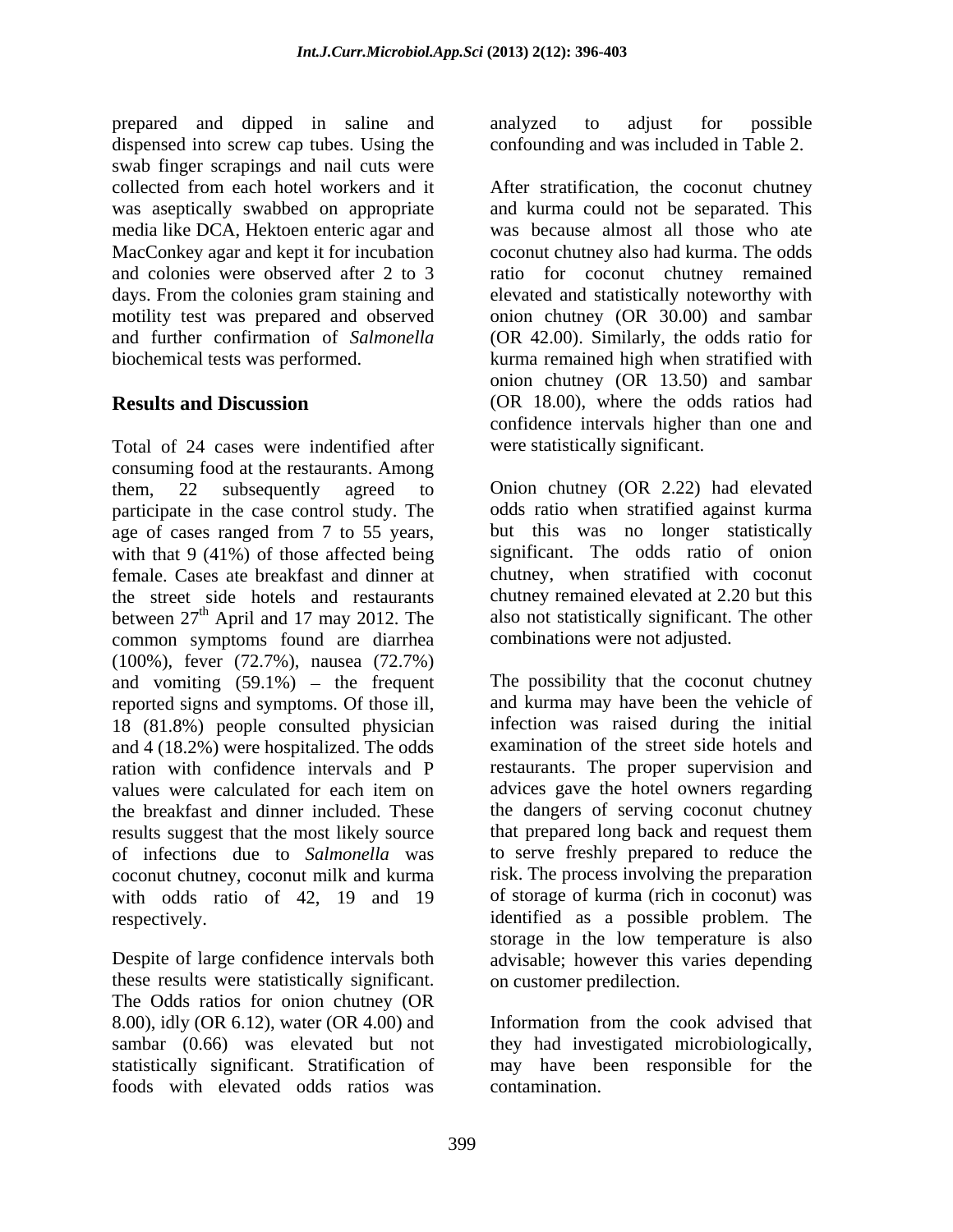#### *Int.J.Curr.Microbiol.App.Sci* **(2013) 2(12): 396-403**

| <b>Item</b>     | Cases                  | Controls | Odds  | Confidence    | P value |
|-----------------|------------------------|----------|-------|---------------|---------|
|                 |                        |          | ratio | intervals     |         |
| Sambar          | $1^{\circ}$<br>$\perp$ |          | 0.66  | $0.0 - 4.3$   | 0.70    |
| Onion chutney   | $-4-4$                 |          | 8.00  | $0.7 - 386.2$ | 0.10    |
| Idly            | 14                     |          | 6.12  | $0.8 - 69.9$  | 0.05    |
| Coconut chutney |                        |          | 42.00 | $2.8 - 2017$  | 0.0007  |
| Kurma           | 10                     |          | 19.00 | $1.8 - 243$   | 0.003   |
| Coconut milk    | 19                     |          | 19.00 | $1.8 - 243$   | 0.003   |
| Water           | $\overline{a}$         |          | 4.00  | $0.5 - 28.4$  | 0.11    |

## **Table.1** Univariate analysis of breakfast menu included in this study

### **Table.2** Stratification analysis

| Coconut chutney adjusted for | <b>Odds ratio</b> | <b>Confidence interval</b> | P value |
|------------------------------|-------------------|----------------------------|---------|
| Onion chutney                | 30.00             | $2.2 - 405$                | 0.006   |
| Sambar                       | 42.00             | $2.1 - 825$                | 0.009   |
| Kurma adjusted for           |                   |                            |         |
| Onion chutney                | 13.50             | $1.4 - 123$                | 0.02    |
| Sambar                       | 18.00             | $1.2 - 255$                | 0.03    |
| Onion chutney adjusted for   |                   |                            |         |
| Coconut chutney              | 2.20              | $0.1 - 28.1$               | 0.50    |
| Kurma                        | 2.22              | $0.1 - 28.8$               | 0.50    |
| Sambar adjusted for          |                   |                            |         |
| Coconut chutney              | 1.00              | $0.0 - 13.0$               | 0.72    |
| Kurma                        | .08               | $0.0 - 14.4$               | 0.70    |

### **Figure.1** Results of *S. typhimurium* isolates among the samples included

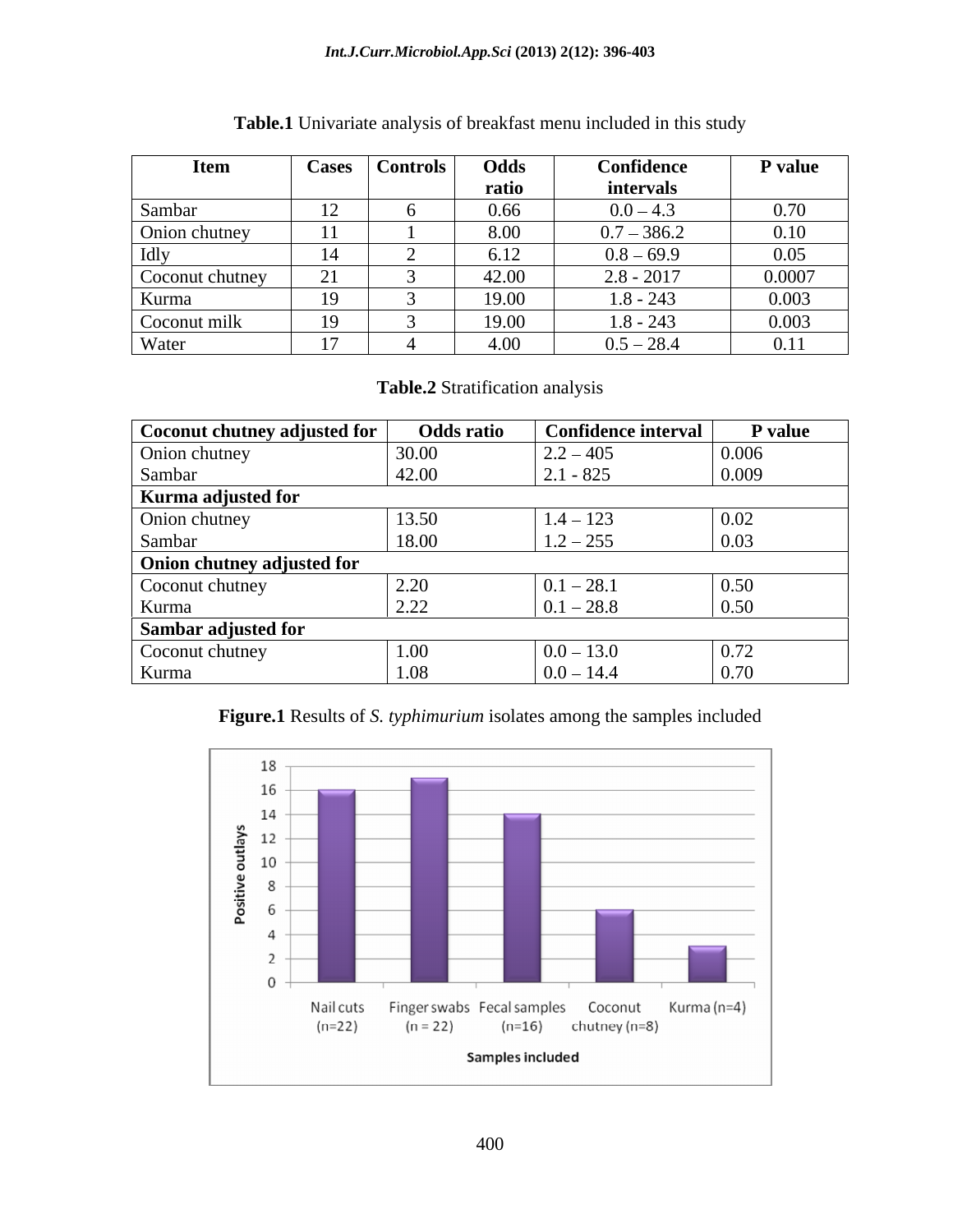this issue. plausible explanation for the infection.

respectively. In the Hektoen enteric agar, determine the minimum inhibitory

culture positive to *S. typhimurium*. Among from any of the swabs taken from plates confounding in these results. and spoons. The possible reason is the

The results from the epidemiological contaminated with Salmonella. This chutney and kurma were extremely high, indicating a strong association. The usually served and could not be separated in relation to the preparation of the plates,

During interview, we got the information with stratification. Though the two items that they are provided with leave even they could not be statistically separated, the are sick. However the health officials must environmental investigation suggested that take some necessary action to overcome the coconut chutney provided a more

Among the 22 samples included for finger With the emergence of high level swab and nail cuts, the culture showed ciprofloxacin resistance and potential positive to 16 (72.7%) and 17 (77.2%) horizontal transfer it has necessary to bluish-green with black centre colonies concentration for preventing therapeutic found and this agar medium is designed failure. Empirical therapy of ciprofloxacin for the detection of *S. typhimurium* should be discouraged. One of the major (Rosenberger *et al.,* 2000). Fecal samples limitations of this study was the small taken from symptomatic diners yielded a sample size and disproportionate numbers total of 14 (87.5%) positive results for *S.*  of cases to controls. This may be affected *typhimurium*, with 2 (12.5%) persons the results leading to an erroneous found to be negative. exclusion of other foods possible sources The 8 and 4 samples of coconut chutney seem less likely given the supporting and kurma were found to have a pH range environmental evidence and higher attack of 5.12 and 5.16 respectively and showed rates among persons eating coconut the 8 coconut chutney samples included, 6 illness and consumption of coconut (75%) showed culture positive, whereas 3 chutney was strong enough to be detected (75%) showed positive to kurma included in this group of consumers. As mentioned (Figure 1). *Salmonella* was not isolated previously, there is strong evidence of determine the minimum inhibitory of the infection. However, this would chutney and kurma. An illness between confounding in these results.

plates and spoons were dipped and cleaned This investigation concluded the most with hot water. likely cause of this study was consumption investigation suggest that the most likely showed that the restaurant people have to cause of this outbreak was contaminated serve freshly prepared coconut chutney coconut chutney and kurma served in the (not the stored of late prepared one). This road side hotels and restaurants. This type self limited action may have averted future of infection is most commonly associated infections, as well as increased general with *S. typhimurium* and is not endemic. awareness about appropriate procedures The odds ratios for both the coconut for the distribution of such routinely strength of the association remained food storage procedures at the hotels and following adjustment for the possible restaurants and serves to highlight the confounding. However the two items are need for further education of food handlers of uncooked coconut chutney putatively contaminated with Salmonella. consumed food materials. The incident also led to improvements in hygiene and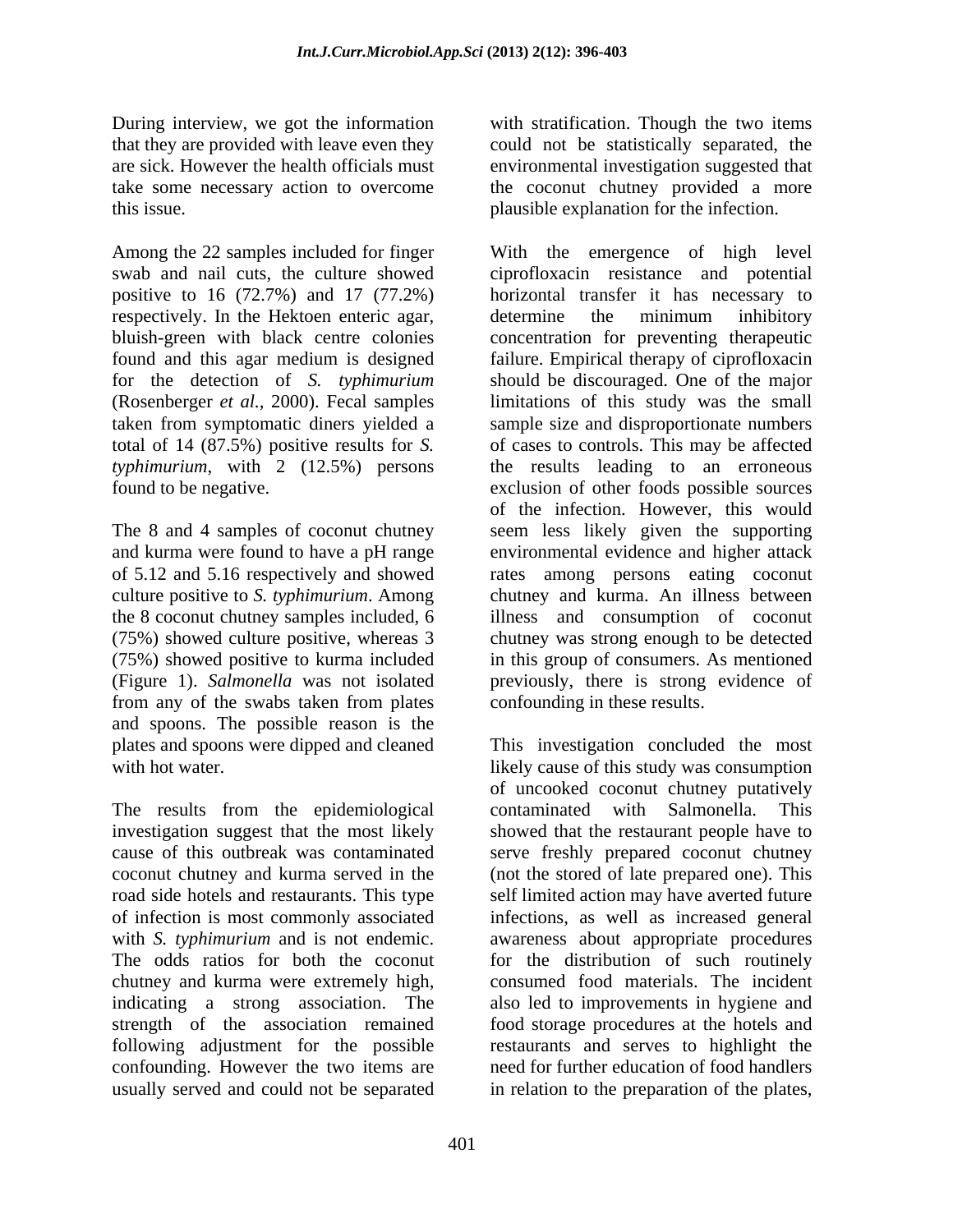spoons, etc. This demonstrates the infectious gastrointestinal illness in importance of the exemplary hygiene and food storage practices in hotel and restaurant settings as a means of reducing the risk of food related salmonellosis Hall, G., Kirk, M.D., Becker, N., Gregory, (Amalie *et al*., 2009; Roberts *et al.,* 2009; Mitchell *et al.,* 1989). In addition to highlighting the importance of effective gastroenteritis, Australia. Emerg. hygiene measures within commercial kitchen settings in India, this also suggests Heymann, D.L., 2008. Control of the need for the more stringent regulation for the food preparation. Health authorities ed, American Public Health should also consider prohibiting Association: Washington, USA. commercial outlets servings for the Jegadeeshkumar, D., Saritha,V., Moorthy, reduction of the risk to the public of *Salmonella* infection. Prevalence, antibiotic resistance and

- Albreiki, H.M., Al-Ali, A.K., and Rayan, A.J. 2004. *Salmonella* carriers among expatriate workers in Al-Qatif area. S.
- Amalie, D., Rebecca, H., Cameron, R.M.M. and Scott, C. 2009. Outbreak of *Salmonella typhimurium* 44 related to egg consumption. Commun. Dis. Ward,<br>Intellig 33(4): 414-418 1989.
- Best, E., Lindstedt, B., Cook, A., Clifton, H.F., Threlfall, E. and Liebana, E. 2007. Multiple locus variable number mayor and the mayor mayor and the mayor and the mayor and the manufactured mayor and the manufactured mayor and the manufactured manufactured may may may be made the manufactured manufa tandem repeat analysis of *Salmonella* typhimurium: comparison of isolates gastroenteritis. J. Appl. Microbiol.
- Centers for Disease Control and Massey, P., Shadbolt, C. and Prevention. 2009. Preliminary foodnet data on the incidence of infection with through food  $-10$  states, 2008. MMWR Morb. Mortal. Wkly. Rep.
- Hall, G., Kirk, M., Ashbolt, R., Stafford, R., Lalor, K. 2006. Frequency of

Australia, 2002: regional, seasonal and demographic variation. Infect. 134(1): 111-118.

- J.E., Unicomb, L. and Millard, G. 2005. Estimating foodborne gastroenteritis, Australia. Emerg. Infect. Dis. 11(8): 1257-1264.
- Heymann, D.L., 2008. Control of Communicable Diseases Manual. 19 the contract of the contract of the contract of the contract of the contract of the contract of the contract of the contract of the contract of the contract of the contract of the contract of the contract of the contract o ed, American Public Health
- **References** *Salmonella* species. Int. J. Biol. Tech. K. and Suresh Kumar, BT. 2010. RAPD analysis of food isolates of 1: 50-55.
	- J. Gastroen. 10: 140-143. under-reporting rate for infectious Majowicz, S.E., Edge, V.L., Fazil, A., McNab, W.B., Dore, K.A. and Sockett, P.N. 2005. Estimating the gastrointestinal illness in Ontario. Can. J. Pub. Hlth. 96(3): 178-181.
	- Intellig. 33(4): 414-418. 1989. Large outbreak of food Mitchell, E., O'Mahony, M., Lynch, D., Ward, LR., Bowe, B. and Uttley, A. poisoning caused by *Salmonella typhimurium* definitive type 49 in mayonnaise. BMJ. 298 (6666): 99- 101.
	- enteric subsp. Enteric serovar Pillai, P.K., and Prakash, K. 1993. Current form pigs, poultry and cases of human types of Salmonella typhi in India. Ind. status of drug resistance and phage types of *Salmonella typhi* in India. Ind. J. Med. Res. 97: 154-158.
	- 103: 565-572. Roberts, W.A., Campbell, B., Merritt, T., pathogens transmitted commonly facility, New South Wales, 2008. Massey, P., Shadbolt, C. and Durrheim, D. 2009. Egg associated *Salmonella* outbreak in an aged care Commun. Dis. Intell. 33(1): 49-52.
	- 58(1): 333-337. Hancock, R., and Finlay, B. 2000. Rosenberger, C., Scott, M., Gold, M., *Salmonella typhimurium* infection and lipopolysaccharide stimulation induce